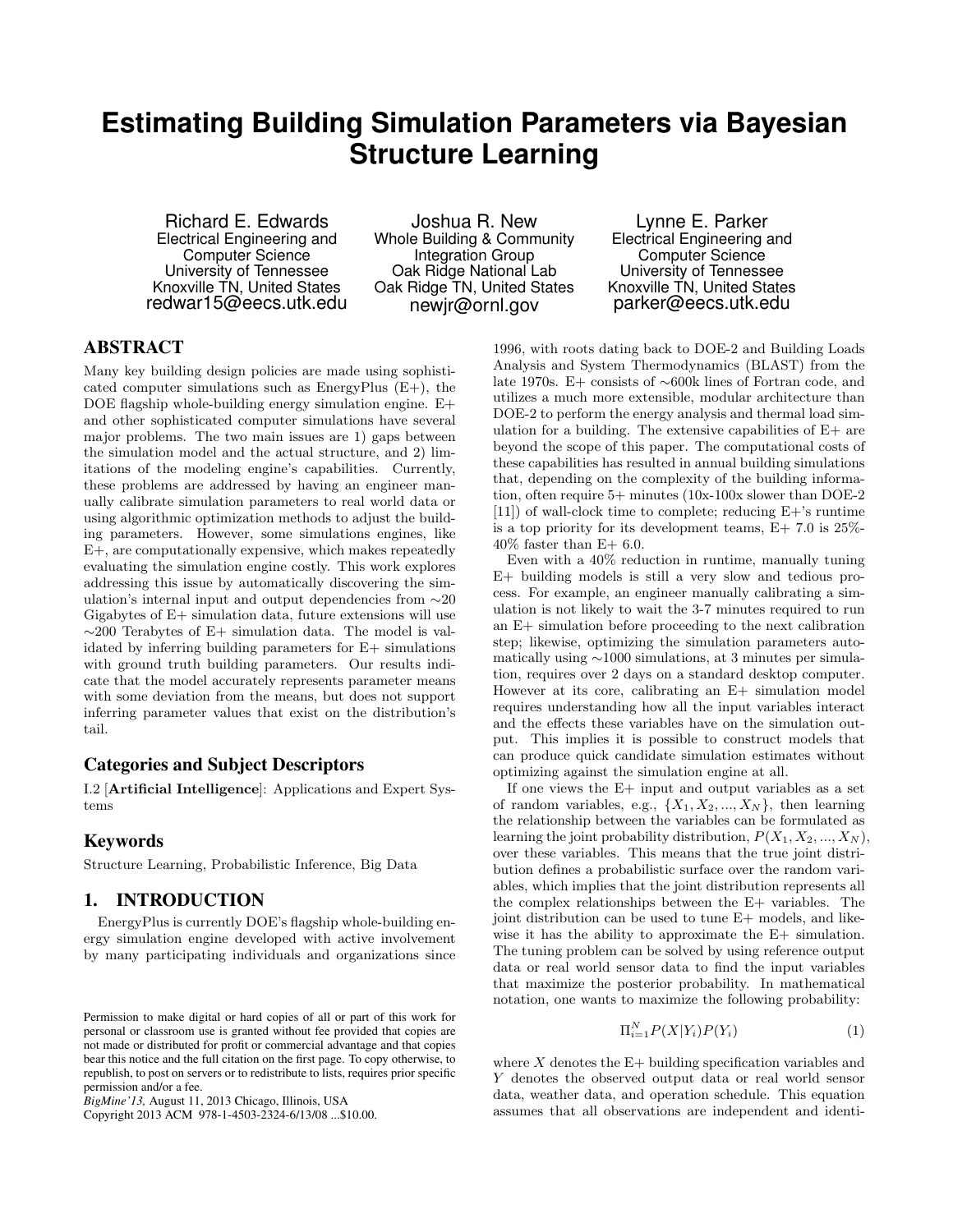cally distributed. Eq. 1 may be rewritten as:

$$
\Pi_{i=1}^{N} P(X, Y_i) \tag{2}
$$

which is the joint probability distribution. Conversely, the E+ approximation process requires maximizing the following posterior probability:

$$
\Pi_{i=1}^{N} P(Y_i|X)P(X) \tag{3}
$$

where X represents the inputs and observed operation schedule, and  $Y_i$  represents a single output sample. This approximation method requires finding multiple samples that maximize the posterior probability, rather than a single assignment. However, forward approximating E+ using this method is computationally slower than using statistical surrogate models. Therefore, we are only focusing on estimating building parameters and only present this capability for completeness.

#### 2. PROBABILISTIC GRAPHICAL MODEL

Learning the true joint probability distribution directly in the general case is computationally intractable, especially when dealing with a large number of continuous random variables. In general, it is assumed the joint probability factorizes into several smaller more manageable computational problems. Factorization is based purely on conditional independence and is represented using a graphical model G, where  $G$  is a graph with  $V$  nodes representing random variables and  $E$  edges. The edges in  $E$  represent conditional dependencies between the random variables in the graph G. The graph structure is intended to represent the true factorization for the joint probability distribution by splitting it into simpler components. These types of models have been effectively applied to many fields, such as topic classification [2], document classification [1], and disease diagnosis [13].

The graphs used to represent factorized joint probability distributions are either direct acyclic graphs (DAG) or undirected graphs. The first form assumes that the graph represents a Bayesian Network and the latter form assumes that the graph represents a Markov Network. These graph types both assume that a joint probability distribution factorizes according to their structure. However, a Bayesian Network assumes a much simpler probabilistic dependency between the variables, in which a variable is conditionally independent of all other variables given its parents. On the other hand, a Markov network assumes variables X are conditionally independent from variables Y provided that they are separated by variables  $Z$ .  $X$  and  $Y$  are said to be separated by  $Z$  if and only if all paths between  $X$  and  $Y$ pass through the variables Z [14]. The Bayesian Network makes stronger assumptions about independence, but these assumptions make it easier to perform exact interference. In contrast, Markov Networks use approximate inference methods, such as Loopy Belief Propagation. Additionally, both graphs have weaknesses with representing certain conditional independence properties. However within this work, we show preference to Markov Networks over Bayesian Networks because we wish to avoid falsely representing variables as conditionally independent.

While these graphical models are able to adequately represent joint distributions, the graph structures are generally predetermined. Given the total number of random variables within an E+  $(\sim 300$  for our experiments) simulation, it is not feasible to specify the single best graph structure in advance. Therefore, algorithmic techniques must be used to find the best graph structure that matches the true joint probability distribution without overfitting the observed training samples. There are three categories of algorithms that address this problem. The first method is Score and Search (Section 3.1), and is generally used to learn Bayesian Network structures. The second approach is Constraint Based (Section 3.2) methods, which are used to learn Bayesian and Markov Networks. The final method uses strong distribution assumptions combined with regression based feature selection methods to determine dependencies among the random variables (Section 3.3).

## 3. STRUCTURE LEARNING

#### 3.1 Score and Search

Score and Search (S&S) algorithms try to search through the space of all possible models and select the best seen model. The best model is selected by using a global criteria function, such as the likelihood function. However, the most common criteria function is the Bayesian Information Criteria (BIC) [22]:

$$
BIC(Data; G) = \mathcal{L}(Data; G, \theta) + \frac{\log M}{2} * Dim[G] \tag{4}
$$

where  $Dim[G]$  represents the number of parameters estimated within the graph,  $M$  is the total number of samples, and  $\mathcal L$  is the the log-likelihood function.

These S&S methods are generally used to find the best structure for Bayesian Networks, because the log-likelihood function factorizes into a series of summations. This factorization makes it very easy to modify an existing Bayesian Network and compute the modified score without recomputing the entire score. For example, adding an edge to an existing Bayesian network requires computing the new and previous conditional probability involving the child of the new edge, and adding the difference to the previous BIC score. Updating the penalty term is achieved by simply adding  $N\frac{\log M}{2}$  to the updated BIC score, where N is the number of newly estimated parameters.

The most common method for performing S&S within the literature is Greedy Hill Climbing, which explores the candidate graph space by deleting edges, adding edges, and changing edge directions. The best valid graph modification is selected according to a criteria function, generally BIC, and a new candidate graph is generated. A modification is only valid if the candidate graph is a valid Bayesian Network. This approach guarantees a locally optimal solution that will maximize the criteria function, but could be far away from the true model.

There are two algorithms that extend the basic algorithm by constraining the search space, which allows for better solutions. The first algorithm is the Sparse Candidate method [8]. This method assumes that random variables that have a high measure of mutual information should be located closer to each other in the final network than variables with low mutual information. The mutual information for two discrete random variables,  $X$  and  $Y$ , is defined as follows:

$$
\mathcal{I}(X,Y) = \sum_{x,y} P(x,y) \log \left( \frac{P(x,y)}{P(x)P(y)} \right) \tag{5}
$$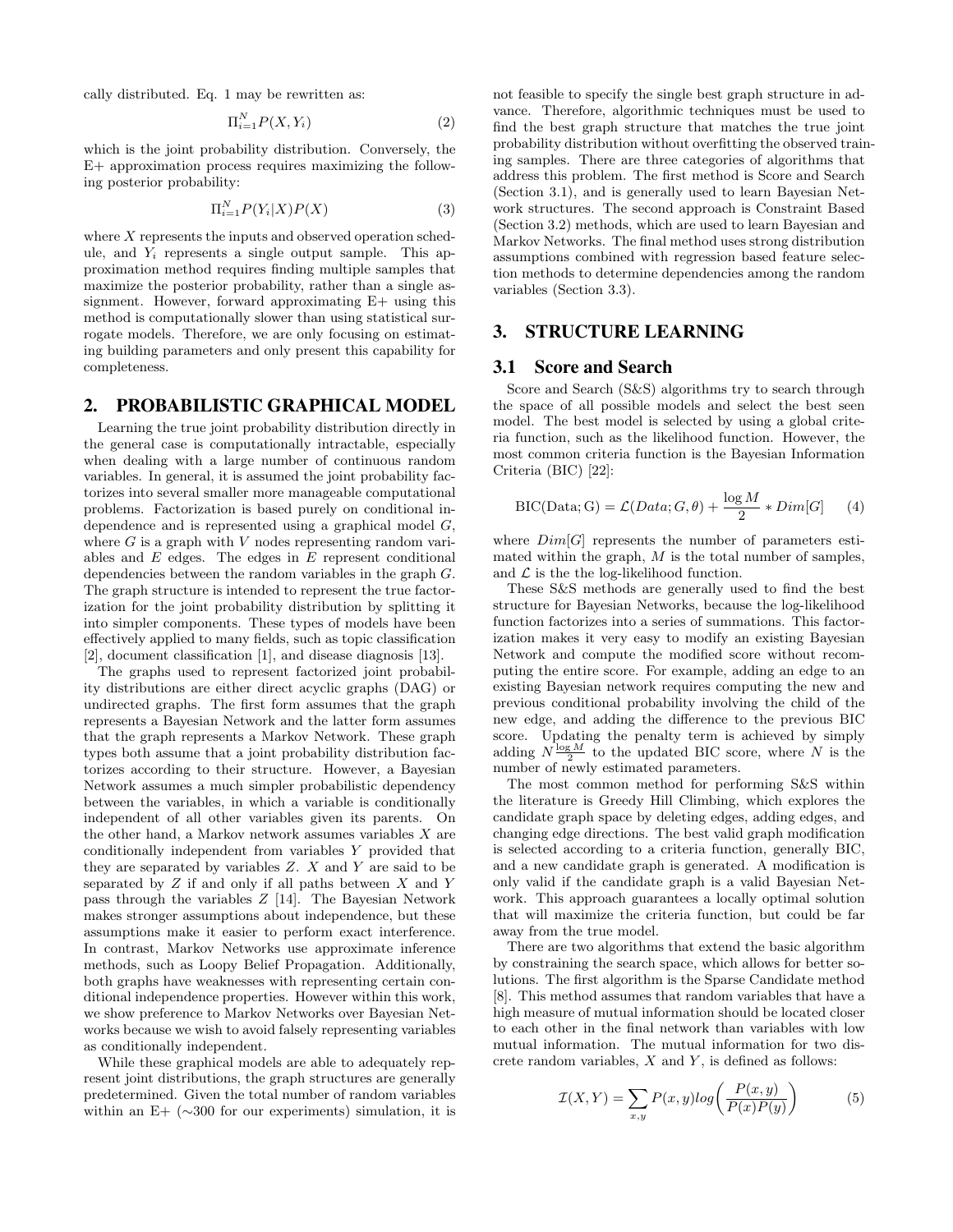In the case of continuous random variables, the summation is replaced by integration.

In addition to using the mutual information within the data to restrict the search, the Sparse Candidate method restricts the total possible number of parents to a user specified value k. Combining the restricted number of parents with the mutual information criteria allows the greedy algorithm to select the best candidate parent set for each random variable. Using the candidate parent set, an approximate Bayesian network is constructed. The network is approximate, because it may not actually be a valid Bayesian network. Standard greedy hill climbing is then applied to the approximate Bayesian network, but the valid augmentations are now restricted according to the best candidate parent set. The Sparse Candidate algorithm scales well to large Bayesian Networks with hundreds of random variables, but the runtime and solution quality tradeoff are strongly determined by  $k$ 's selection [26].

The second algorithm, Max-Min Hill-Climb (MMHC [26]), extends the basic greedy hill climbing algorithm by using a Constraint Based (C&B) algorithm (Section 3.2) called Max-Min Parents and Children (MMPC [25]) to determine the underlying, undirected, structure for each random variable. Given the approximate optimal substructure per variable, the algorithm proceeds to apply greedy hill climbing to find the DAG that maximizes the criteria function. However, edges can only be added to the graph if they follow the constraints specified by the undirected model. This algorithm improves on the Sparse Candidate algorithm by providing a tighter upper bound on runtime. In addition, this algorithm removes the parent restriction. However, the algorithm replaces the parent restriction with a restriction on the size of the subsets that will be used for the MMPC's conditional independence testing, which leads to an exponential worst case runtime.

There are many more S&S methods that have been applied to structure learning, such as genetic algorithms [15], best first search, and equivalence class searches [4]. While some S&S methods scale well to large datasets, these methods involve optimizing a BIC, likelihood, or posterior probability criteria function, which does not scale to Markov Networks. The criteria function for an undirected model does not factorize in a manner that avoids recomputing the entire score. It is possible to use a Bayesian network rather than a Markov Network, but Bayesian Networks may under represent the data's underlying dependencies.

#### 3.2 Constraint Based

Constraint based (CB) algorithms focus on learning the graph structure through conditional independence testing. These methods assume that it is possible to recover the distribution's factorization by statistically analyzing the data with standard hypothesis testing methods, such as  $\mathcal{X}^2$  tests. Note that hypothesis testing with continuous random variables is much more challenging and can be intractable in some cases. Since the CB approaches are only dependent upon statistical testing, they are better suited for learning Markov Networks than the S&S algorithms. This benefit is derived from the fact that these methods do not need to compute a global criteria function.

However, this can also be viewed as a drawback. The problem is best understood by analyzing the simplest CB algorithm, SGS [23], that attempts to perform every possible conditional independence test. The SGS algorithm starts with a fully connected graph, and deletes edges that directly connect random variables if those variables are independent. However, two variables are only determined to be independent if they are conditionally independent for all possible random variable subsets that do not include those two variables. This algorithm clearly does not scale to large problems, because the total number of possible conditional independence tests grows combinatorially. While this method will find the true factorization if all statistical tests are sound, it is not possible to apply to real applications. This means that the total number of conditional independence tests needs to be restricted, and without a global criteria, all approximate algorithms lose the guarantee of even a local maximum in the general case.

While there are no guarantees in the general case, under certain assumptions most CB algorithms perform well and scale to larger data sets. The Grow and Shrink algorithm (GS) is able to scale to very large data sets by estimating the Markov blanket for each random variable [18]. Given the estimated Markov blanket for each random variable, the GS algorithm then recovers a Bayesian Network from the local information. This algorithm's runtime is  $O(m^2 + n^3|D|)$ , where  $|D|$  is size of the training set, n is the number of random variables, and m is the number of edges in the graph. While this algorithm may scale well to a large number of random variables, it does not scale well on E+ data for two reasons: the size of the E+ dataset (millions of data vectors) and the total number of random variables being modeled (∼300). Ignoring the dataset cardinality issue, the cubic run time results in a very large number of computational steps. Additionally, the number of conditional independence tests required by this algorithm are only polynomial if the Markov blanket for each random variable is bounded. In the worst case, the algorithm reverts to an exponential problem, because it will require an exponential number of conditional independence tests.

J. Pellet et. al, [21] shows that algorithms that approximate the Markov blanket perform better at extracting casual structures and scale better to large datasets. While we are interested in a method for approximating an undirected graph, approximating the Markov blanket for each random variable easily allows an algorithm to extract the undirected model. In fact [21] proves that if an algorithm has the exact Markov blanket for each random variable, then the algorithm will find the true causal model. A causal model is a Bayesian Network in which edges imply causality, which represents a stronger probabilistic relationship.

While it is computationally intractable to extract the exact Markov blanket for each random variable in large problems, the algorithm does not use dependency test, like GS, to determine the Markov blanket. Rather, the algorithm uses feature selection techniques to determine the Markov blanket for each random variable by using backward-selection based linear regression and stepwise selection linear regression. J. Pellet et. al, [21] also explored a backward-selection method combined with SVM regression, called Recursive Feature Elimination (RFE) [10], but determined that the method is too computationally expensive even though it will detect nonlinear dependencies within the Markov blanket. While the proposed algorithm in [21] is more computationally appealing than the existing CB and S&S methods, it must assume that all regression error terms follow a Gaus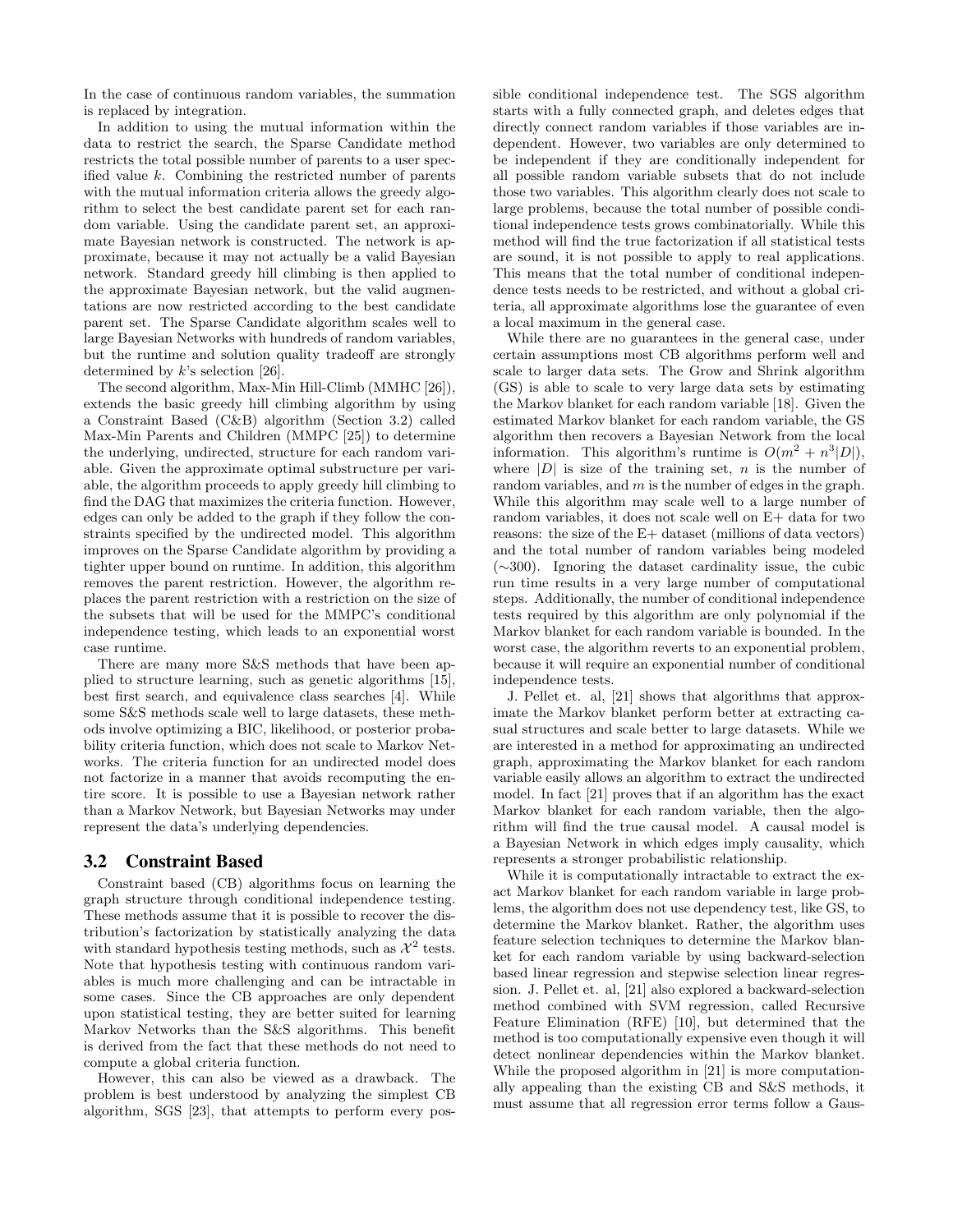sian distribution, which makes it slightly less general than the other methods. In addition, other works illustrates that there are better feature selection methods than stepwise selection and backwards selection [19].

While the feature selection methods can be improved, the overall approach is much more scalable than the S&S and CB methods. This clear computational advantage lead us to explore additional Regression based (RB) structure learning methods. In addition, the RB methods presented in this paper have a polynomial worst case runtime, while all other methods have an exponential worst case runtime.

#### 3.3 Regression Based

RB structure learning methods determine all conditional dependencies by assuming that each variable is a functional result from a subset of all random variables. This concept is best presented in Linear Gaussian Bayesian Networks, where each random variable is Gaussian distributed, but each dependent random variable's Gaussian distribution is a linear combination of its parents. Therefore, one can clearly learn the structure for a Linear Gaussian Bayesian Network by performing a series of linear regressions with feature selection.

The RB approach is extremely scalable. For example, M. Gustafsson et. al [9] used RB methods to learn large undirected graphical model structures in Gene Regulatory Networks. Microarray data generally contains thousands of random variables and very few samples. In that particular research, the algorithm for building the graph structure is fairly straightforward. If the regression coefficients are nonzero, then there exists a dependency between the response variable and the predictors with a non-zero regression coefficient. While the method directly extracts an undirected conditional dependency graph, it may not be possible to extract an overall joint distribution from the resulting graph.

A. Dobra et. al [5] focuses on recovering the factorized graph's joint distribution. [5] assumes that the overall joint distribution is sparse and represented by a Gaussian with  $\mathcal{N}(0, \Sigma)$ . This type of Markov Network is called a Gaussian Graphical Model (GGM), and it is assumed that the joint probability is represented by the following:

$$
\frac{1}{(2\pi)^{\frac{n}{2}}|\Sigma|^{\frac{1}{2}}}exp(-\frac{1}{2}(x-\mu)^{T}\Omega(x-\mu))
$$
(6)

where  $\Sigma$  is the covariance matrix,  $\mu$  is the mean, and  $\Omega$ is the inverse covariance matrix or precision matrix. The approach learns a Bayesian Network that is converted to a GGM by using the regression coefficients and the variance for each regression to compute the precision matrix  $\Omega$ . The precision matrix is recovered by the following computation:

$$
\Omega = (1 - \Gamma)^T \Psi^{-1} (1 - \Gamma) \tag{7}
$$

where Γ represents an upper triangular matrix with zero diagonals and the non-zero elements represent the regression coefficients, and  $\Psi^{-1}$  represents a diagonal matrix containing the variances for each performed regression. There are methods for learning  $\Omega$  from the data directly, either by estimating  $\Sigma$  and computing  $\Sigma^{-1}$ . The inverse operation requires an  $\mathcal{O}(V^3)$  runtime, where V is the total number of random variables, which is not scalable to larger problems. More importantly, directly learning  $\Omega$  via [7] only guarantees a global maximum solution if there are sufficient observations for the problems dimensionality. However, the method presented by Fan Li [16] guarantees a global maximum solution in all instances.

This model allows exact inference by using the GGM's distribution's information form (Eq. 8).

$$
p(x) \propto exp(x^T Jx + h^T x) \tag{8}
$$

J is the  $\Omega$  and h is the potential vector. These methods assume h represents a vector of zeros. Based on the research presented in [27], it is possible to relax the assumption that  $h$ is zero. However, computing h requires computing  $\Sigma$  by inverting  $\Omega$ , which is expensive even with the efficient method presented by A. Dobra et. al [5].

Overall, A. Dobra et. al [5]'s method is fairly robust and computationally feasible for a large number of random variables. However, the resulting model is heavily dependent upon the variable ordering. Each unique variable ordering may produce a different joint probability distribution because each variable is only dependent upon variables that proceed it. This assumption ensures that the resulting graph structure is a valid Bayesian Network, but requires the method to search the set of all possible orders to determine the best structure. A. Dobra et. al [5] addresses this issue by scoring the individual variables and greedily ordering the variables in ascending order based on their assigned score.

Fan Li [16] builds on this approach and removes the order requirement without adding additional assumptions. Fan Li [16] applies a Wishart prior to the precision matrix, and uses Lasso regression to perform feature selection. Applying the prior to the precision matrix allows the method to propagate the prior distribution to the regression coefficients, which enables the Lasso regression method to perform Bayesian feature selection. In addition, applying the prior to  $\Omega$  lets allows Fan Li to prove all possible resulting Bayesian Networks encode the same GGM joint probability, regardless of variable order. This means that the computed  $\Omega$  is a MAP estimate, which has very appealing properties such as avoiding overfitting. In addition, the [17] introduces a way to transform the Lasso regression formulation into an SVM regression problem, where the solution to the SVM regression problem is also the solution to the Lasso regression problem. This transformation allows the method to detect nonlinear dependencies among the random variables. However, exploring nonlinear dependencies via this method is future work, because naively implementing the method on our data will produce non-sparse GGM models.

While the method presented by Fan Li [16] can efficiently estimate the GGM that governs the joint distribution over the E+ random variables, it is not clear how it will perform on the E+ data set, which has many more samples than variables. The method is intended to work with small sample size data sets that contain a large number of features, such as microarray data. While priors are generally reserved for problems with more features than observation samples (e.g., microarray data sets), our E+ data set requires priors as well. Our E+ simulations generate 30,540 output data vectors per input parameter set, which leads to a significant imbalance between output and input observations. For example, 299 E+ simulations produce approximately 3.9GB of data. In addition, the simulation input parameter space represents a complex high dimensional state space, which further complicates the problem. The input parameter space and observational skewness has lead us to avoid exploring direct approaches such as [7], which will most likely only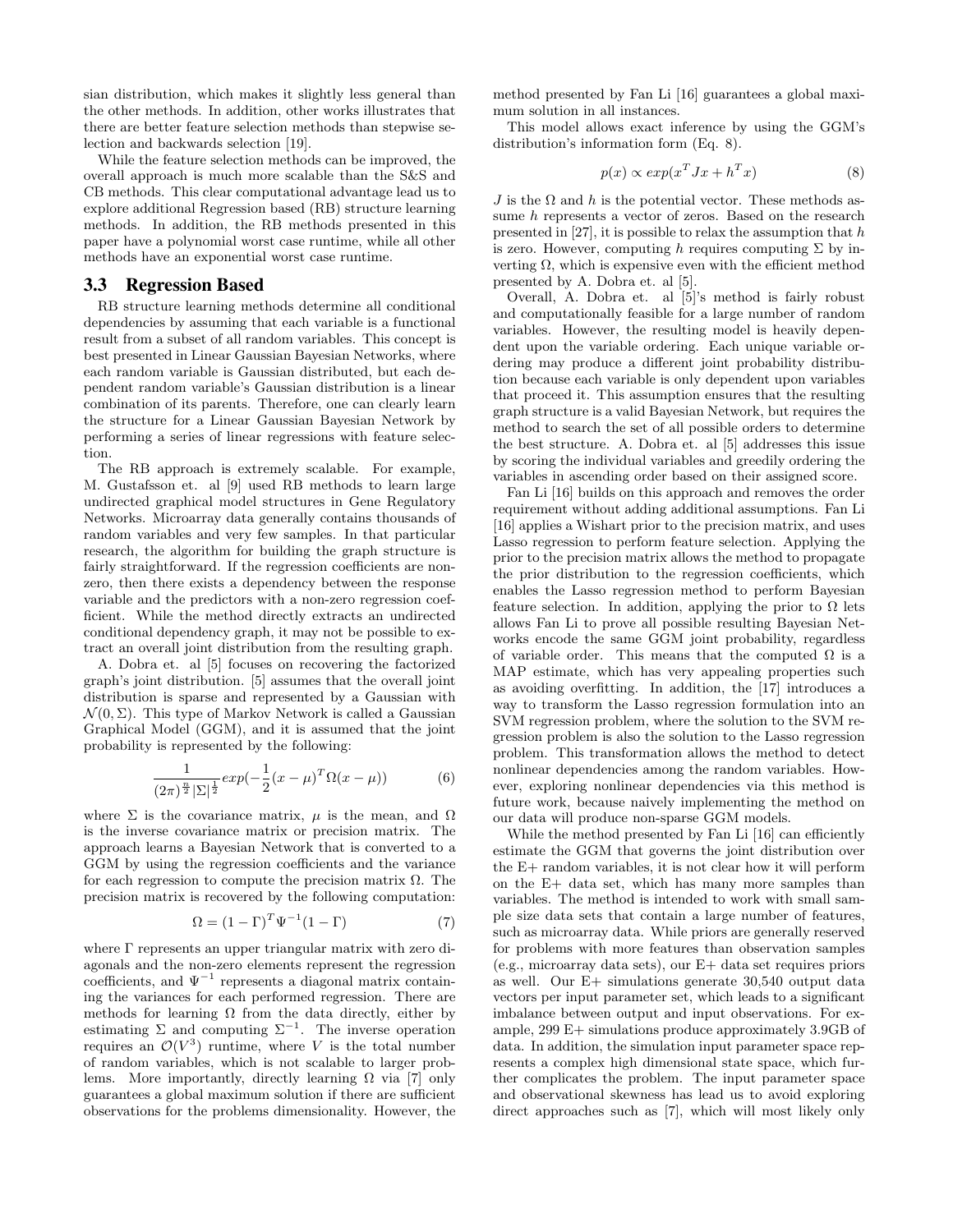find a local maximum solution.

Lastly, traditional solvers or optimization techniques are not able to scale to our problem size. We present our solution to this problem in Section 4.1, which allows us to scale to arbitrarily large problems.

## 4. APPROACH

Given that the regression structure learning method has the most scalability, we only need to address the Lasso regression component's scalability. Once addressed, we can learn the the GGM model using the method outlined in Section 4.2.

Originally, Lasso regression models were learned using quadratic programming methods, which include interior point [20], gradient methods, and many more. However, these traditional methods scaled poorly to large datasets [12]. Improving optimization algorithms' performance and scalability is an active research area, and much advancement has been made over the years. As a result, there are many different methods that are able to scale well to different problem types [6, 24]. For example, the Convex Bundle Cutting Plane (CBCP) method [24] is a highly scalable optimization algorithm that uses piecewise linear components to iteratively approximate the criteria function and find a solution.

The methods investigated vary in their scalability in relation to parallelizing across multiple processing cores and utilizing the underlying hardware efficiently. For example, the CBCP method parallelizes fairly well by splitting large data sets across multiple computers, but the parallel algorithm uses a master-slave paradigm. Essentially, the slave computers solve subproblems, and the master computer aggregates the sub-solutions and solves an additional optimization problem over the available information. While the master computer is solving its optimization problem, the slave computers are idle, which reduces overall resource efficiency. In order to maximize resource utilization, we elected to use Alternating Direction Method of Multipliers (ADMM) [3] over other equally capable distributed optimization methods because it does not use a master-slave paradigm. While the following, detailed ADMM description illustrates solving a redundant secondary optimization problem per computer, the optimization problem in practice is extremely light-weight. This makes it more efficient to redundantly solve the problem locally, rather than communicate the solution to slave computers.

#### 4.1 Lasso with ADMM

ADMM is a fully decentralized distributed optimization method that can scale to very large machine learning problems. ADMM solves the optimization problem directly without using approximations during any phase of the optimization process. The optimization process works by splitting the criteria function into separate subproblems and optimizing over those individual problems with limited communication.

In more formal terms, there exist several common substructures for constrained convex optimization problems [3]. In particular, the general minimization problem is defined as follows:

$$
\text{minimize} f(x) \tag{9}
$$

with the following constraints  $x \in C$ , where C defines a constrained convex space. This general minimization problem is formulated as the following under ADMM:

$$
\text{minimize} f(x) + g(z) \tag{10}
$$

with the constraint  $x - z = 0$ , where q is an indicator function. Using an indicator function for  $q$  allows ADMM to represent the original convex optimization constraints, and the  $x-z=0$  constraint guarantees that the x that minimizes  $f(x)$  obeys the original constraints.

While [3] used this general solution format to solve many different convex optimization problems, we are only focusing on the version used to solve Lasso regression. The distributed optimization steps for solving large scale linear Lasso regression problems are presented below<sup>1</sup>.

$$
x_i^{k+1} = \underset{x_i}{\text{argmin}} \left( \frac{1}{2} ||A_i x_i - b_i||_2^2 + \frac{\rho}{2} ||x_i - z^k + u_i^k||_2^2 \right) \tag{11}
$$

$$
z^{k+1} = S_{\frac{\lambda}{\rho^N}}(\bar{x}^{k+1} + \bar{u}^k)
$$
 (12)

$$
u_i^{k+1} = u_i^k + x_i^{k+1} - z^{k+1}
$$
\n(13)

The individual local subproblems are solved using ridge regression, and the global  $z$  values are computed by evaluating a soft thresholding function S. This function is defined as follows:

$$
S_{\frac{\lambda}{\rho N}}(v) = max(0, v - \frac{\lambda}{\rho N}) - max(0, -v - \frac{\lambda}{\rho N}) \qquad (14)
$$

The soft thresholding function applies the Lasso regression sparsity constraints over z, which are incorporated into the local subproblem solutions on the next optimization iteration.

The key advantage behind this particular Lasso regression formulation is that the main, computationally demanding, step is solved exactly once. The direct method for computing  $x_i^{k+1}$  requires computing the matrix  $(A^{\mathsf{T}}A + \rho I)^{-1}$ . The resulting matrix never changes throughout the entire optimization process. Storing this result allows the distributed optimization method to perform a very computationally intensive task once and reduce all future  $x_i^{k+1}$  computations steps. Caching the values used to compute  $x_i^{k+1}$  to disk allows a 2.2GHz Intel Core i7 laptop to solve a univariate 3.9GB Lasso regression problem in approximately 17 minutes.

#### 4.2 Bayesian Regression GGM Learning

Unlike the direct methods, the Bayesian approach assumes a global Wishart prior for the precision matrix. Using this global prior over the precision matrix allowed Fan Li [16] to prove that the Bayesian approach estimates a globally optimal precision matrix over all possible variable orders. That is to say, under the Bayesian formulation presented by Fan Li [16], all variable orderings should theoretically produce the same precision matrix.

The Wishart prior used by Fan Li [16] is defined as  $W(\delta, T)$ .  $\delta$  represents a user defined hyperparameter and T is a hyperparameter diagonal matrix who's entries are governed by the following distribution:

$$
P(\theta_i) = \frac{\gamma}{2} exp(\frac{-\gamma \theta_i}{2})
$$
\n(15)

<sup>&</sup>lt;sup>1</sup>This version assumes we are only splitting the optimization problem across the training samples, and not the features. It is possible to split across both. [3] presents the ADMM formulation for supporting this functionality.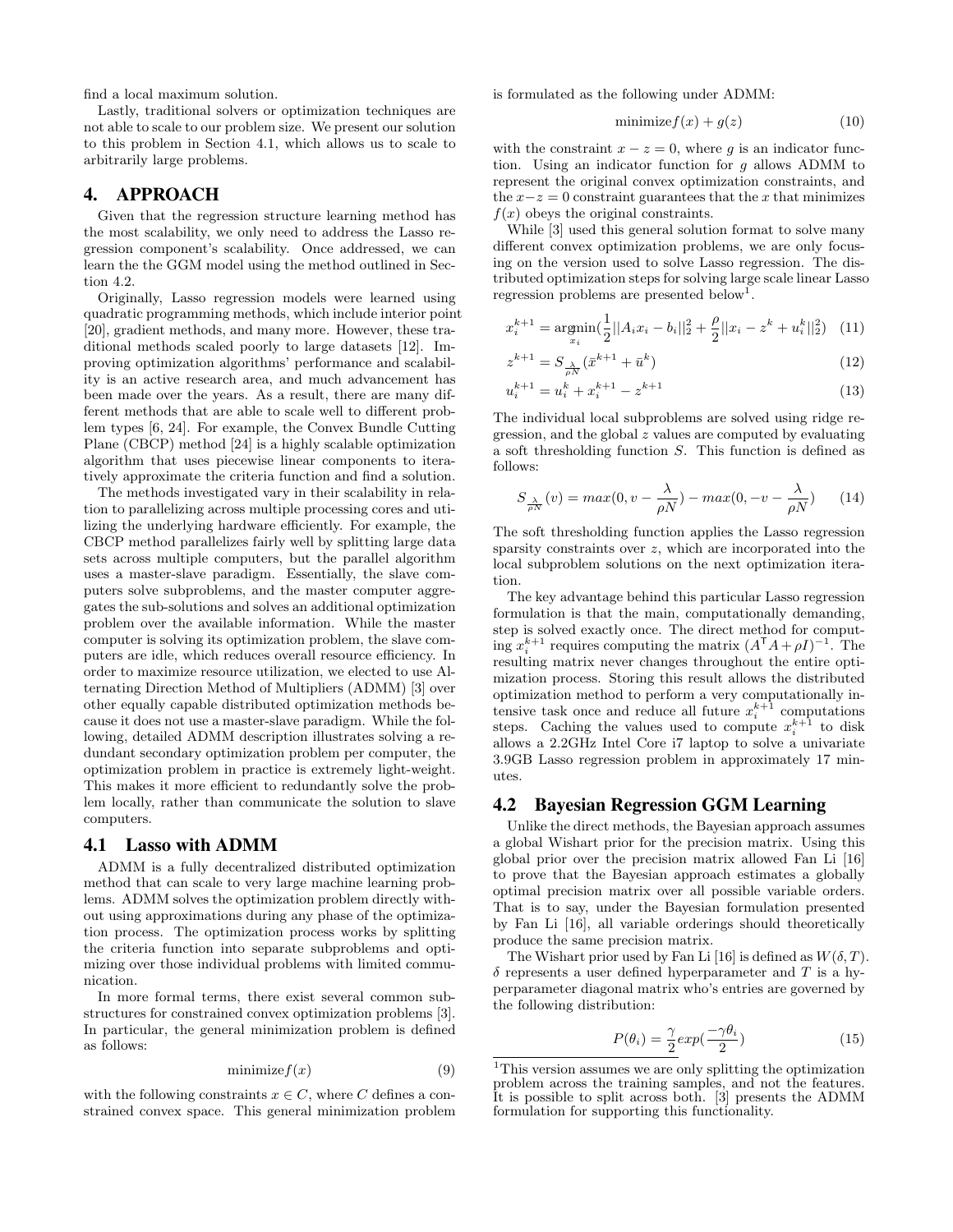$\gamma$  is a user defined hyperparameter. Using the above prior and some additional derivations, Fan Li [16] derived the following maximum a posteriori (MAP) distributions for all β and all  $\psi^{-1}$ :

$$
P(\beta_i|\psi_i, D) \propto
$$
  
\n
$$
exp(\frac{\sum_{n=1}^{D} (x_{ni} - \sum_{j=i+1}^{N} \beta_{ij} x_{nj})^2 + \sqrt{\gamma \Psi_i} \sum_{j=i+1}^{N} |\beta_{ij}|}{-\psi_i})
$$
  
\n(16)

$$
P(\psi_i^{-1}|\theta_i, \beta_i, D) \propto P(D|\Psi_i^{-1}, \beta_i, \theta_i) P(\beta_i|\Psi_i^{-1}, \theta_i) P(\psi_i^{-1}|\theta_i)
$$
  
~ 
$$
\sim Gamma(\frac{\delta + 1 + N - 2i + |D|}{2},
$$
  
 
$$
\frac{\sum_{j=i+1}^{N} \beta_{ij}^2 \theta_i^{-1} + \theta_i^{-1} + \sum_{n=1}^{D} (x_{ni} - \sum_{j=i+1}^{N} \beta_j x_{nj})^2}{2})
$$
(17)

Maximizing  $P(\beta_i|\psi_i, D)$  with respect to  $\beta_i$  is equivalent to solving a Lasso regression problem with the regularization solving a Lasso regression problem with the regularization<br>hyperparameter  $\lambda$  set to  $\sqrt{\gamma \psi_i}$  [16]. The original authors derived these formulations to work with microarrays, which typically contain 10,000 to 12,000 variables, but have very few samples. This allowed the authors to use conventional optimization methods to solve for  $\beta_i$ . However, the E+ data set used in this work contains several million data vectors, which mostly invalidates conventional optimization approaches. Rather than using the fast grafting algorithm<sup>2</sup> used by [16], we solve the Lasso regression problems using ADMM (Section 4.1).

After obtaining  $\beta_i$ 's MAP estimate, it can be used to maximize  $P(\psi_i^{-1}|\theta_i, \beta_i, D)$  with respect to  $\psi_i$ . However,  $P(\psi_i^{-1} | \theta_i, \beta_i, D)$  is dependent upon the hyperparameter  $\theta_i$ and Fan Li [16] noted that there is not a known method to analytically remove the hyperparameter via integration. This means numerical methods are required to approximate the integral over the hyperparameter. There are many numerical methods for computing approximates to definite integrals, such as Trapezoidal method and Simpson's Rule. However, the integral over  $\theta_i$  is unbounded from above, because  $\theta_i$ 's values exist in the interval  $[0,\infty)$ , which means Eq. 17 must be transformed to a bounded integral for the numerical methods to be applicable. Given, Eq 17's complex nature and Li's [16] recommendation to use sampling to approximate  $\psi_i^{-1}$ , we elected to use  $E[\psi_i^{-1} | \theta_i, \beta_i, D]$  as our estimates for  $\psi_i^{-1}$ , which is the MAP estimate under a Gamma distribution. Based on Fan Li's [16] MAP distribution, we derived the following maximum likelihood estimate (MLE) equation for  $\psi_i^{-1}$ :

$$
\psi_i^{-1} = \frac{\delta - 1 + N - 2i + |D|}{\sum_{j=i+1}^N \beta_{ij}^2 \theta_i^{-1} + \theta_i^{-1} + \sum_{n=1}^D (x_{ni} - \sum_{j=i+1}^N \beta_{ij} x_{nj})^2}
$$
(18)

Given a fixed  $\theta_i^{-1}$ , we can estimate a  $\psi_i^{-1}$  sample by computing the maximum likelihood estimate (MLE) (Eq. 18). By computing multiple MLE samples according to the  $\theta_i$ 's distribution defined in Eq. 15, we are able to estimate  $\mathbb{E}[\psi_i^{-1}|\theta_i, \beta_i, D]$  using weighted sampling. In order to use weight sampled, we sample Eq. 15 using its CDF and a unifrom distribution on the interval [0,1]. This means our

final  $\psi_i^{-1}$  estimate is computed using the following equation:

$$
\psi_i^{-1} = \frac{1}{M} \sum_{j=1}^{M} \hat{\psi}_j^{-1} P(\theta_j)
$$
 (19)

where M is the total number of samples and  $\hat{\psi_i}^{-1}$  is a sample computed using Eq. 18. Afterward a few iterations between estimating  $\beta$ s and  $\psi^{-1}$ s, we use the final estimates to compute the GGM's precision matrix (Eq. 7).

#### 5. RESULTS

In order to assess how well the GGM estimates building parameters, we experimented with three data sets – Fine Grain (FG), Model Order 1 (MO1), and Model Order 2 (MO2). The first data set contains building simulations built from small brute force increments across 14 building parameters. The MO1 data set contains 299 building simulations and ∼150 building parameters. The building parameters were independently set to their minimum or maximum value, while other parameters were set to their average value. This results in two simulations per building parameter. The MO2 data set contains pairwise minimum and maximum combinations across the same building parameter set.

Using the FG data set, we built a GGM using 250 simulations sampled without replacement, and evaluated the model using 150 test simulations simulations. In addition, we built a GGM using the entire MO1 data set. The resulting model is evaluated using 300 sampled MO2 simulations.

Analyzing Figure 1 illustrates that the building parameter estimates using the GGM are mostly better than the estimates generated by randomly guessing using a [0, 1] random distribution. The overall GGM's absolute error rate is statistically better with 95% confidence than the uniform distribution's error rate –  $4.05\pm0.98$  vs  $5.07\pm1.01$ . However, only the error rates for variables 1, 2, 3, 8, 10, 11, 12, 13, and 14 are statistically better than their random guessing counterpart. The other variables are not statistically different.

While the other variables are not statistically different, there is not a clear indication that the GGM model fails to represent these variables. This indicates that the GGM overall is successfully modeling the FG building parameters. In fact analyzing Figures 1(a) indicates that the GGM isolates the building parameter's means very well. While the uniform distribution matches the mean and variances (Figure  $1(b)$ , it appears the matching is only possible because the actual building parameters have a large distribution range, which mostly centers at 0.5, the uniform distribution's expected value.

Similar to the FG data set results, the Bayesian GGM presents excellent performance on the MO2 data set (Figure 2). The Bayesian method is better than a uniform distribution at estimating all building parameters. The Bayesian GGM has better overall error  $-13.01\pm0.85$  vs  $41.6936\pm2.13$ . In addition, the model produces statistically better predictions for all variables.

#### 6. DISCUSSION

While the parameters in FG and MO2 have well defined means, they have instances where they significantly deviate from their estimated means, which is not well implied by results (Figure 1(a) and 2). Figure 3(a) illustrates that

<sup>2</sup>A gradient based constrained set optimization method.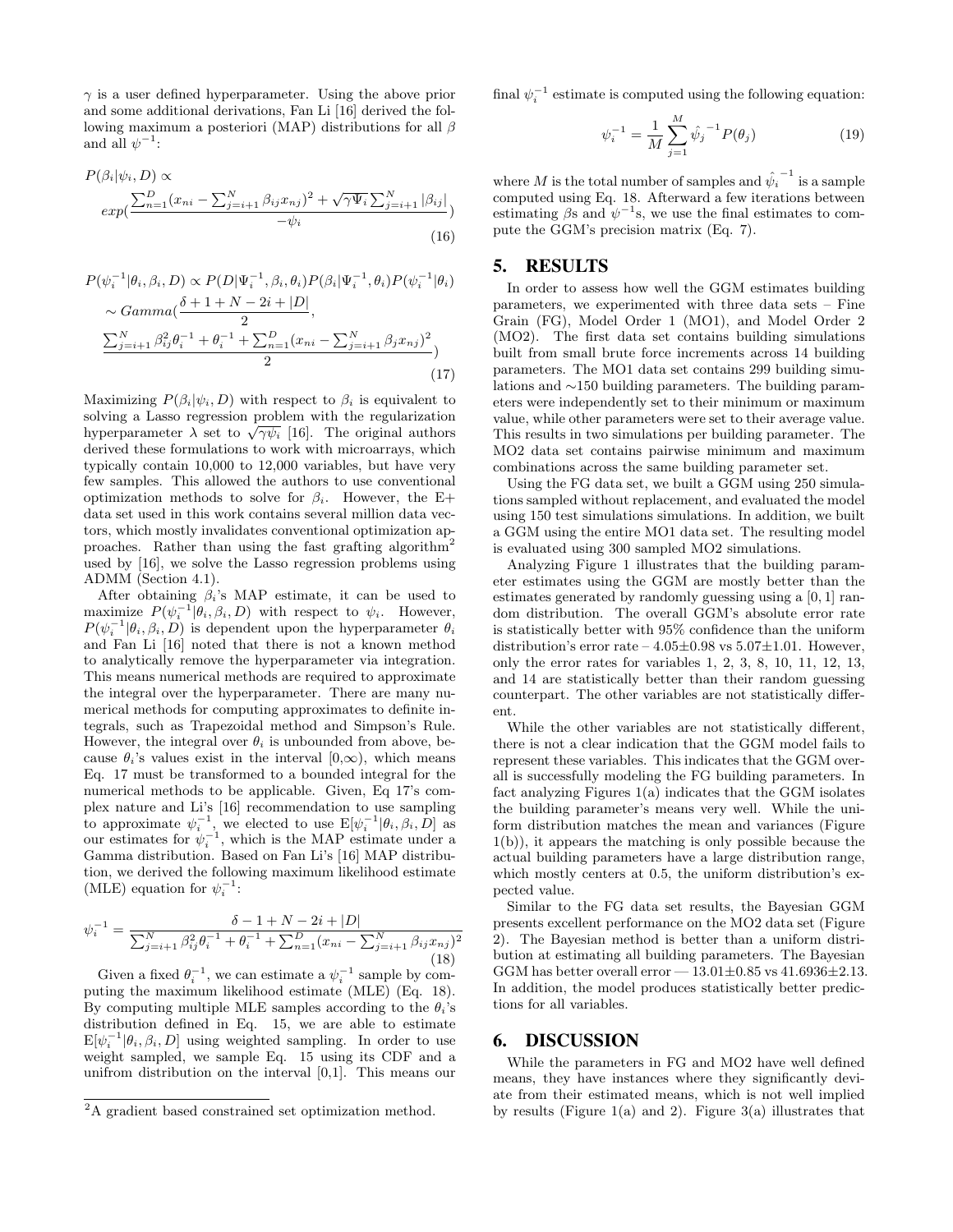

Figure 2: Bayesian GGM's parameter estimates compared against the actual parameter values on 300 randomly sampled MO2 simulations.



Figure 1: Compares Bayesian GGM's error against a  $[0, 1]$  uniform distribution's error on estimating FG building parameters. Additionally, it shows how estimates align with test building parameter values.

variable three from Figure  $2(a)$  is occasionally zero, which is vastly different from its estimated mean from the MO1 data set — 0.996. In fact, under a standard Gaussian model these variable changes are essentially not representable, because these values are on the distribution's tail. However, it is not impossible for the model to estimate a parameter value towards the distribution's tail if the observed evidence supports that hypothesis. This implies that variables whose estimates do not have significant shifts towards the tail, either have very little effect on the overall simulation's output as a whole or the model is does not represent the necessary dependencies to represent the shift.

Figure 3(a) shows how the GGM estimates correspond with variable three overall, as well as how they correspond with the building parameter being zero. When the actual building parameter is zero, the simulation between 200 and 250's parameter estimate may be shifting towards the distribution's tail, but the other estimates are most definitely not shifting. In addition to variable three, other variables within the MO2 data set present the same behavior.

The FG data set presents similar behavior. Figure 3(b) illustrates that parameter values which deviate from the mean are harder to estimate as well. The GGM focuses primarily

Figure 3: Figure 3(a) highlights that building parameter three has values that occasionally differ greatly from the parameter's mean, and Figure 3(b) compares parameters estimated via a genetic algorithm and gradient optimization.

Aactual Gradient−Est GA−Est

on predicting the parameter's mean, which is expected. A Gaussian model should focus its estimates around the mean, and have difficulty estimating outlier or distance values, because their likelihood's are fairly low. This implies that our models, under their current hyperparameter values, are fitting the means very closely and not allowing the model to explore other possible assignments using a gradient inference method. Using different hyperparameter settings may allow the model to introduce additional variance within the overall estimation process, which may be desirable.

#### 7. CONCLUSION & FUTURE WORK

Our FG and MO2 experimental results indicated that the GGM performs well at estimating building parameters. Overall, the Bayesian models built using the FG and full MO1 data sets are statistically better than the uniform distribution, which is expected. However, our current GGMs have difficulty estimating parameters that deviate significantly from the mean. This implies we need to explore different hyperparameter settings, which may induce more estimation variance, or possibly a mixture model approach, which will allow more variable means.